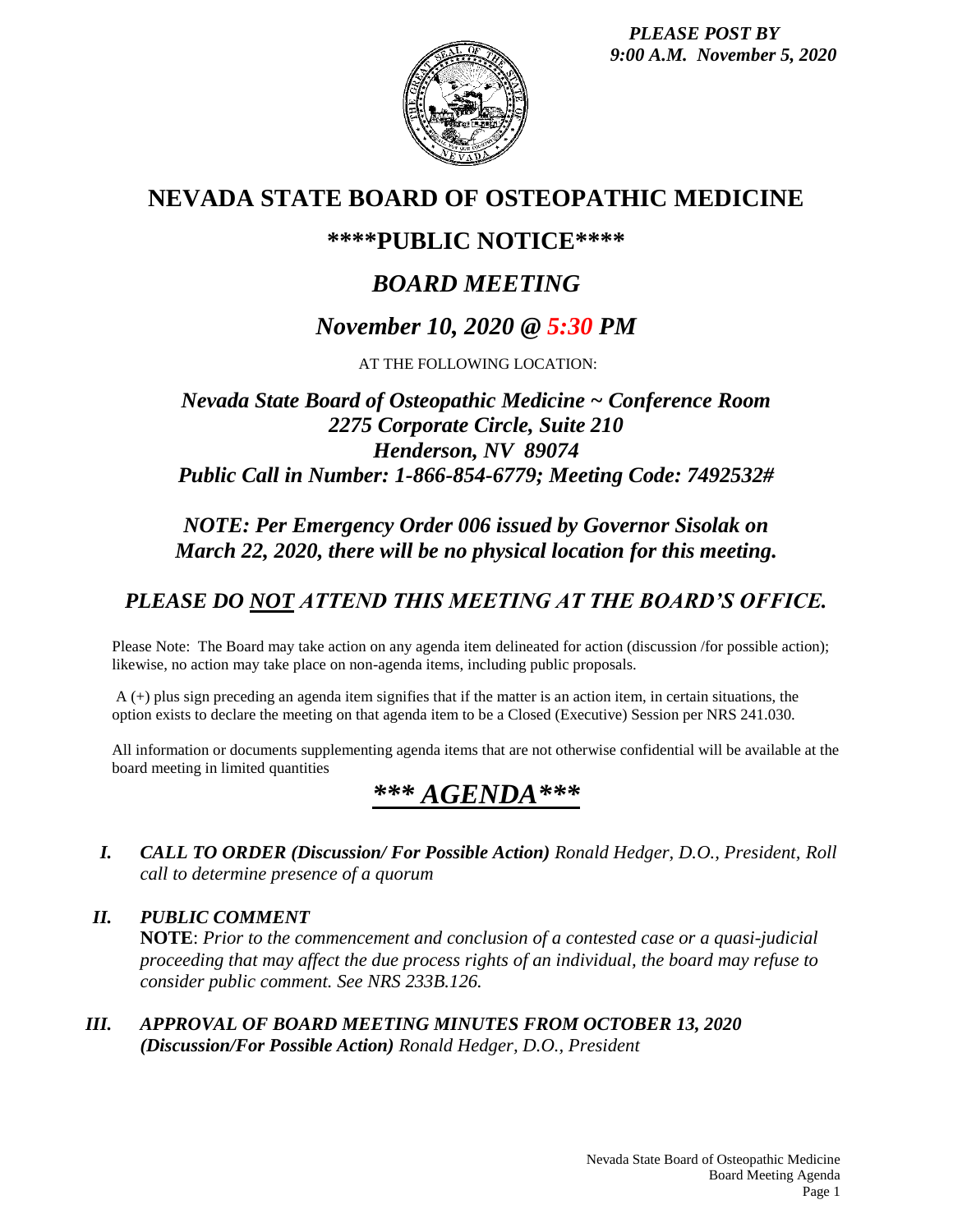#### *IV. CONSENT AGENDA TO GRANT LICENSURE FOR OSTEOPATHIC PHYSICIANS, PHYSICIAN ASSISTANTS SPECIAL LICENSES AND TEMPORARY LICENSES (Discussion/ For Possible Action) Ronald Hedger, D.O., President*

*Under this item the Board may consider the recommendations of the Executive Director and/or President/Vice President to grant licensure to the below listed applicants. The Board may remove any applicant's name from the consent motion, but may not discuss the contents of the application for licensure without the applicant present following proper notice pursuant to the open meeting law.*

| <b>Osteopathic Physician Name</b> | <b>Specialty</b>         |
|-----------------------------------|--------------------------|
| Duncan Gilmour, D.O.              | <b>Neurology</b>         |
| Nagib Qureshi, D.O.               | <b>Internal Medicine</b> |
| Ali Shehata, D.O.                 | <b>Family Medicine</b>   |
| Phuc Tran, D.O.                   | Internal Medicine        |
|                                   |                          |

*Physician Assistant Supervising Physician Dana Shepherd, PA-C Scott Harris, D.O. Corbin Wood, PA-C Active Not-Working*

*Temporary License Brooke Gillett, D.O. Oncology*

*Special Licenses NRS.633.411: Christina Chon, D.O. Kingman/Sunrise Bomi Davis, D.O. Kingman/Sunrise*

*V. CONSIDERATION/ACTION TO ADDRESS TIMELINE FOR BOARD MEMBERS TO REVIEW COMPLAINTS (Discussion/For Possible Action) Deane Milne, D.O.,* 

### *VI. EXECUTIVE DIRECTOR'S REPORT*

- *a. Financial Statements*
- *b. Licensing*
- *VII. LEGAL REPORT (Discussion/For Possible Action) by Louis Ling, Board Counsel and/or Justin Taruc, Deputy Attorney General*
- *VIII. LEGISLATIVE UPDATE (Discussion/For Possible Action) by Susan Fisher, Board Government Affairs/Lobbyist*.
	- *IX. ITEMS FOR FUTURE DISCUSSION/ACTION/UPCOMING AGENDA*
	- *X. PRESIDENT'S REPORT on Board Business, Ronald Hedger, D.O., President*
	- *XI. PUBLIC COMMENT*

*Prior to the commencement and conclusion of a contested case or a quasi-judicial proceeding that may affect the due process rights of an individual, the board may refuse to consider public comment. See NRS 233B.126.*

*Under the public comment item, members of the public may bring matters not appearing on this agenda to the attention of the Board. The Board may discuss but may not act on the matters at this meeting. A citizen may speak on a matter not on the posted Agenda after all matters listed on the posted Agenda have been acted upon by the Board, but only after*